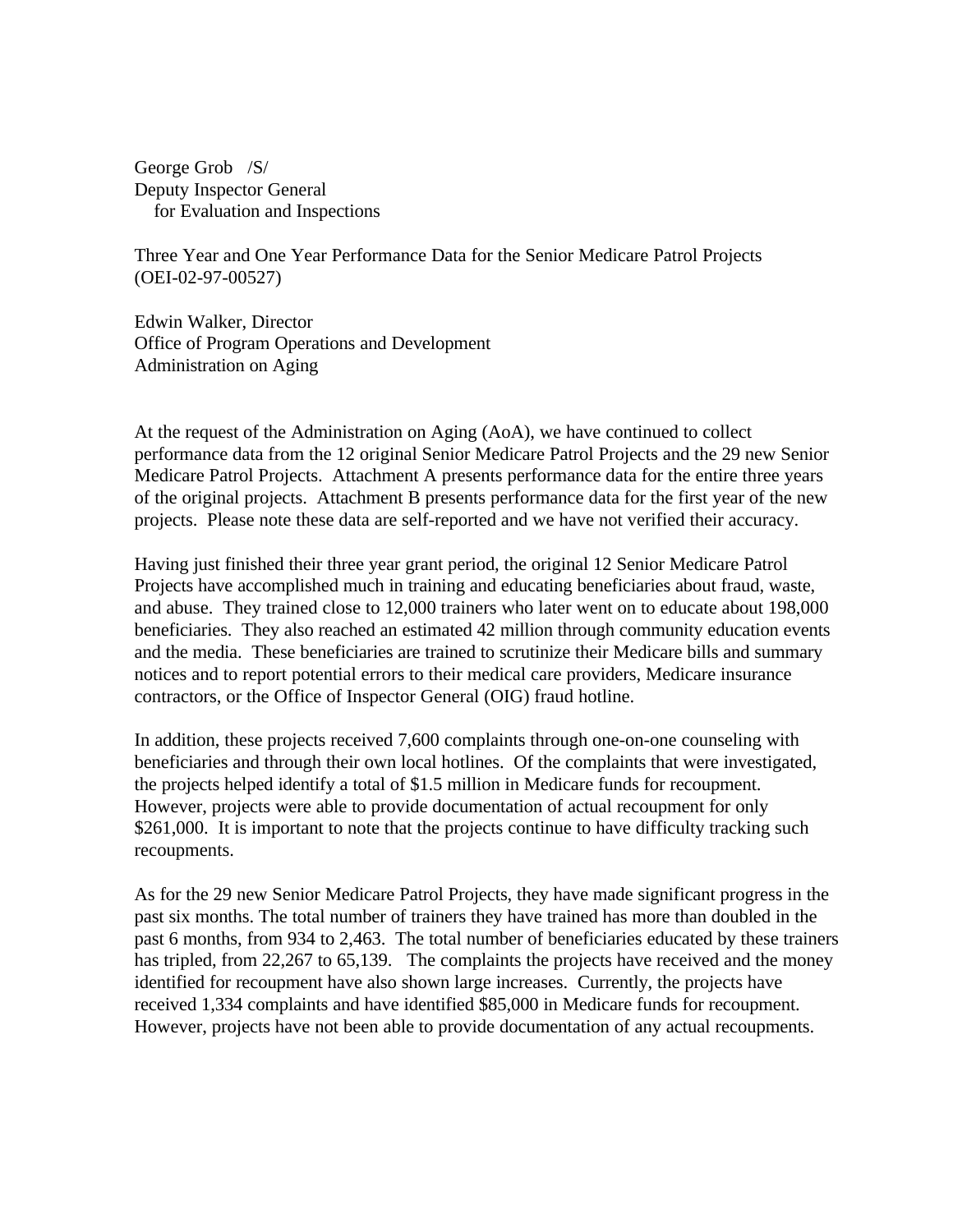Page 2 - Edwin Walker, Director

As a whole, the Senior Medicare Patrol Projects have trained 14,408 trainers and educated 262,913 Medicare beneficiaries through sessions. It should be noted that the most substantial savings which are expected to arise from projects under both of the above programs will be derived from a sentinel effect whereby fraud and error are reduced in light of Medicare beneficiaries' scrutiny of their bills. Savings will also result from reports of fraud and error made to the Medicare contractors and to the OIG fraud hotline. It is not feasible, however, to track these effects entirely.

We will continue to monitor the projects and provide you with 40-month and 18-month performance data. If you have any questions, please call me at (202) 619-0480 or have your staff call Jack Molnar at (212) 264-1998.

Attachments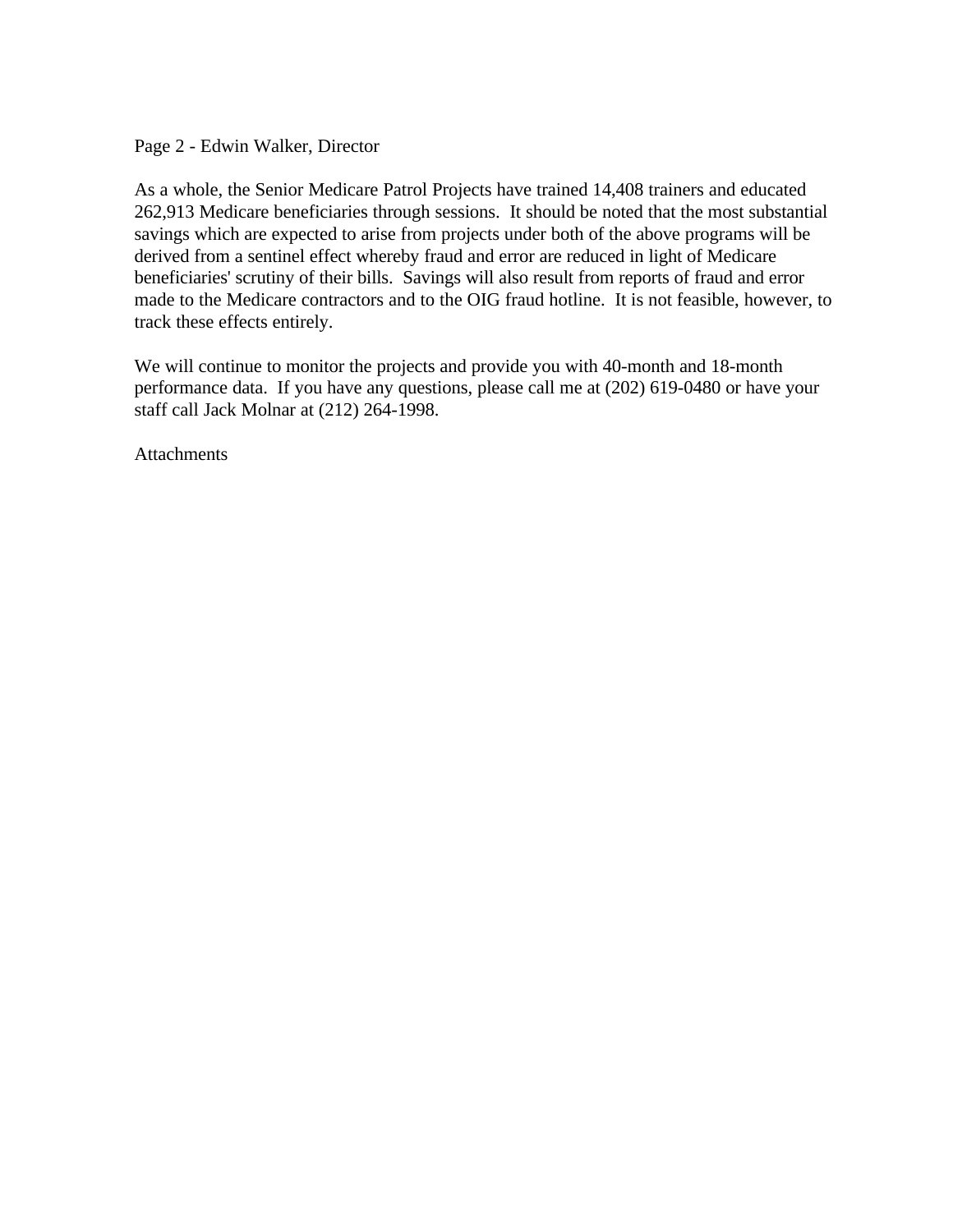## **APPENDIX A**

## **Three Year Outcomes Reported by the Senior Medicare Patrol Projects**

| <b>Activity</b>                                             | <b>TOTAL</b> | CA           | HI      | ΙA            | IL.        | <b>MD</b> | <b>MN</b>   | <b>MO</b> | <b>NH</b> | <b>NY</b> | PA        | RI        | WI        |
|-------------------------------------------------------------|--------------|--------------|---------|---------------|------------|-----------|-------------|-----------|-----------|-----------|-----------|-----------|-----------|
| <b>OUTPUTS</b>                                              |              |              |         |               |            |           |             |           |           |           |           |           |           |
| # training sessions                                         | 726          | 55           | 16      | 22            | 19         | 57        | 52          | 12        | 7         | 389       | 41        | 9         | 47        |
| ≉ trainers trained                                          | 11,945       | 734          | 129     | 859           | 235        | 855       | 332         | 49        | 303       | 7,620     | 76        | 228       | 525       |
| # media events                                              | 2,325        | 147          | 67      | 366           | 74         | 137       | 293         | 49        | 735       | 167       | 41        | 113       | 136       |
| # community education events                                | 2,255        | <sup>0</sup> | 42      | 85            | 110        | 513       | 301         | 100       | 113       | 594       | 264       | 30        | 103       |
| <b>OUTCOMES</b>                                             |              |              |         |               |            |           |             |           |           |           |           |           |           |
| otal # trainers who have ever<br>:onducted activities       | 3,245        | 236          | 45      | <b>DK</b>     | 235        | <b>16</b> | 92          | 49        | 20        | 2,362     | 50        | 23        | 117       |
| # group sessions                                            | 4,439        | 802          | 126     | 439           | 1,070      | 35        | 348         | 84        | 318       | 466       | 343       | 193       | 215       |
| # beneficiaries at group sessions                           | 183,529      | 41,108       | 5,512   | 16,174        | 39,668     | 5,200     | 7,543       | 3,501     | 5,724     | 19,894    | 28,590    | 4,101     | 6,514     |
| t one-on-one sessions                                       | 14,245       | 564          | 0       | 112           | 422        | 2,799     | 350         | 1,130     | 6,006     | 2,384     | 375       | <b>DK</b> | 103       |
| otal # beneficiaries educated                               | 197,774      | 41,672       | 5512    | 16,286        | 40,090     | 7,999     | 7,893       | 4,631     | 11,730    | 22,278    | 28,965    | 4,101     | 6,617     |
| estimated # people reached by media<br>vents:               | 33,356,284   | 4,876,510    | 271,183 | 1,000,000     | 10,424,000 | 195,000   | 195,648     | 140,000   | 950,000   | 663,108   | 2,030,000 | 7,548,300 | 5,062,535 |
| estimated # people reached by<br>:ommunity education events | 8,496,421    | $\bf{0}$     | 2,578   | 11,646        | 6,675      | 33,725    | 13,411      | 140.000   | 15,003    | 239,436   | 8,005,000 | 13,593    | 15,354    |
| # complaints received                                       | 7,611        | 564          | 19      | 725           | 195        | 625       | 185         | 17        | 4,688     | 183       | 310       | 28        | 72        |
| # complaints referred for follow-up                         | 1,033        | 146          | 3       | 298           | 73         | 137       | 106         | 15        | 41        | 56        | 88        | 27        | 43        |
| # complaints resulting in some action                       | 266          | 27           | 0       | 22            | <b>DK</b>  | 98        | 26          | <b>DK</b> | 14        | 37        | 24        | <b>DK</b> | 18        |
| Medicare \$ recouped                                        | 1,522,725    | 113,722      | 0       | $1,145,767$ * | <b>DK</b>  | <b>DK</b> | $109,997$ * | <b>DK</b> | $\bf{0}$  | 3,008     | 144,164   | <b>DK</b> | 6,067 $*$ |
| Other \$ recouped                                           | 626,923      | 34,000       | 0       | 58,691        | 146,485    | <b>DK</b> | 15,805      | 177,724   | 180,075   | 0         | DK        | <b>DK</b> | 14,143    |
| <b>Total \$ recouped</b>                                    | 2,149,648    | 147,722      | 0       | 1,204,458     | 146,485    | <b>DK</b> | 125,802     | 177,724   | 180,075   | 3,008     | 144,164   | <b>DK</b> | 20,210    |

**Please note the following:**

**--New York is also a HIPAA-funded Project grantee.**

**\* Pending documentation of actual recoupments**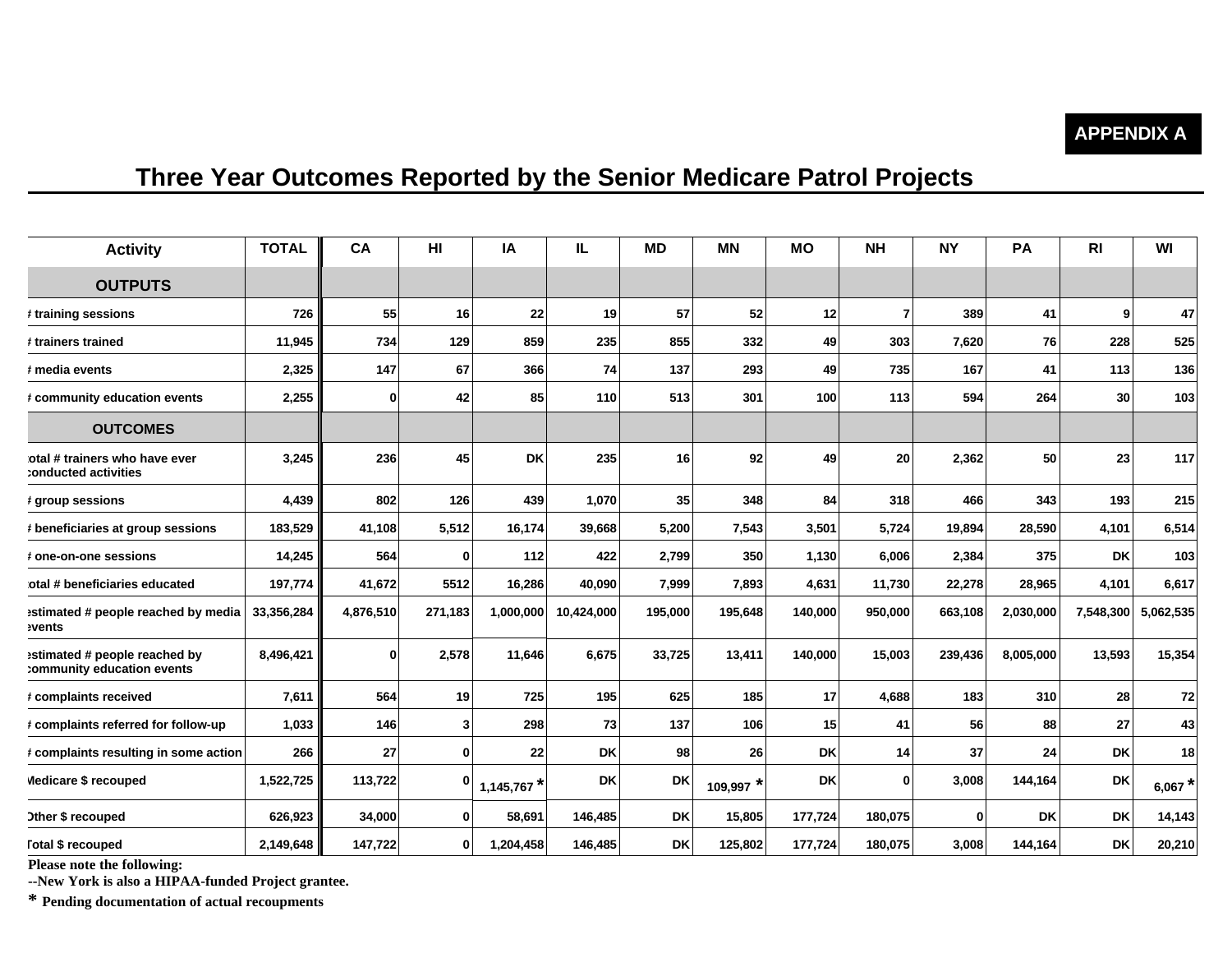## **One Year Outcome Reported by New Senior Medicare Patrol Projects APPENDIX B**

| <b>Activity</b>                                             | <b>TOTAL</b> | AK              | <b>AL</b>      | <b>AR</b>    | <b>AZ</b>       | co        | <b>CT</b>    | DC <sup>1</sup> | DC <sup>2</sup> | <b>DE</b>      | FL.       | GA <sup>3</sup> | GA <sup>4</sup> | ID         | IN           |
|-------------------------------------------------------------|--------------|-----------------|----------------|--------------|-----------------|-----------|--------------|-----------------|-----------------|----------------|-----------|-----------------|-----------------|------------|--------------|
| <b>OUTPUTS</b>                                              |              |                 |                |              |                 |           |              |                 |                 |                |           |                 |                 |            |              |
| # training sessions                                         | 288          | 38 <sup>1</sup> | $\overline{7}$ |              | 6               | 14        | 1            | 7               | $\bf{0}$        | Δ              | 3         |                 | 8               | 9          | $\mathbf{0}$ |
| t trainers trained                                          | 2,463        | 42              | 101            | 12           | 8               | 131       | 6            | 29              | 0               | 36             | 31        | 40              | 102             | 23         | $\mathbf{0}$ |
| # media events                                              | 1,264        | 28 <sup>1</sup> | 11             | $\mathbf{2}$ | $\mathbf{3}$    | 11        | 14           | 7               | 0               | 791            | 23        | 0               | $\overline{2}$  | 2          | $\mathbf{0}$ |
| # community education events                                | 1,020        | 33              | 24             | 46           | 42              | 18        | 0            | 13              | 14              | 26             | 38        |                 | 29              | 28         | $\mathbf{0}$ |
| <b>OUTCOMES</b>                                             |              |                 |                |              |                 |           |              |                 |                 |                |           |                 |                 |            |              |
| otal # trainers who have ever<br>:onducted activities       | 504          | 35              | 18             | 2            | 8               | 16        | 6            |                 | ŋ               | 16             | 7         | 40              | 33              | 13         | $\mathbf{0}$ |
| # group sessions                                            | 1,225        | 5 <sub>l</sub>  | 12             | 5            | 21              | 152       | 32           | 18              | 0               | 33             | 4         | 32              | 87              | 37         | $\mathbf{0}$ |
| # beneficiaries at group sessions                           | 54,111       | 141             | 625            | 185          | 5,981           | 5,618     | 2,500        | 639             | $\mathbf{0}$    | 769            | 51        | 1,371           | 2,971           | 647        | $\mathbf{0}$ |
| # one-on-one sessions                                       | 11,028       | 996             | 89             | DK           | Δ               | 52        | 0            | 8               | 0               | $\overline{2}$ | 77        | 0               | $\overline{2}$  | 31         | $\mathbf{0}$ |
| otal # beneficiaries educated                               | 65,139       | 1,137           | 714            | 185          | 5,985           | 5,670     | 2,500        | 647             | $\bf{0}$        | 771            | 128       | 1,371           | 2,973           | 678        | $\mathbf{0}$ |
| estimated # people reached by media<br>events:              | 11,776,346   | 80,000          | 100,450        | 40,000       | 22,000          | 420,098   | 161,500      | 55,000          | $\bf{0}$        | 106,988        | 1,262,589 | $\mathbf 0$     | 20,000          | 450        | $\mathbf{0}$ |
| estimated # people reached by<br>:ommunity education events | 90,646       | 1,500           | 1,920          | 2,950        | 8,655           | 2,220     | $\bf{0}$     | 2,275           | 412             | 3,552          | 7,398     | 60              | 3,002           | 1,122      | $\mathbf{0}$ |
| # complaints received                                       | 1,334        | 321             | 22             |              | 281             | 21        | 10           | 30              | $\mathbf{0}$    | 36             | 14        | 0               | 0               | 114        | $\mathbf{0}$ |
| # complaints referred for follow-up                         | 448          | $\mathbf{2}$    | 17             |              | 15 <sup>1</sup> | 5         | 10           | 7               | $\bf{0}$        | 2              | 7         | $\Omega$        | $\mathbf{0}$    | 76         | $\mathbf{0}$ |
| # complaints resulting in some action                       | 195          | $\mathbf{0}$    | $\mathbf 2$    | 0            | <b>DK</b>       | <b>DK</b> | 0            | 0               | $\bf{0}$        | 0              |           | $\mathbf 0$     | $\mathbf{0}$    | 28         | $\mathbf{0}$ |
| Medicare \$ recouped                                        | 85,225       | $\mathbf{0}$    | $\mathbf{0}$   | U            | <b>DK</b>       | <b>DK</b> | $\mathbf{0}$ | 0               | $\bf{0}$        | O              | $\bf{0}$  | O               | $\mathbf 0$     | 10,970 $*$ | $\mathbf{0}$ |
| Other \$ recouped                                           | 25,170       | 9,887           | $\mathbf{0}$   | U            | <b>DK</b>       | <b>DK</b> | $\mathbf{0}$ | 0               | 0               | O              | $\bf{0}$  | 0               | $\bf{0}$        | ŋ          | $\mathbf{0}$ |
| <b>Total \$ recouped</b>                                    | 110,395      | 9,887           | 0              | 0            | <b>DK</b>       | <b>DK</b> | 0            |                 | O               | ŋ              | 0         | ŋ               | $\bf{0}$        | 10,970     | $\mathbf{0}$ |

**Please note the following:** 

**— The new Senior Medicare Patrol Projects in AZ, OR, and VA are also HIPAA-funded Project grantees.** 

**Please note these distinctions:** 

**1. The AARP Foundation, DC 2. Friendship House, DC 3. Atlanta Regional Commission, GA 4. Department of Human Resources, GA** 

**\* Pending documentation of actual recoupments**